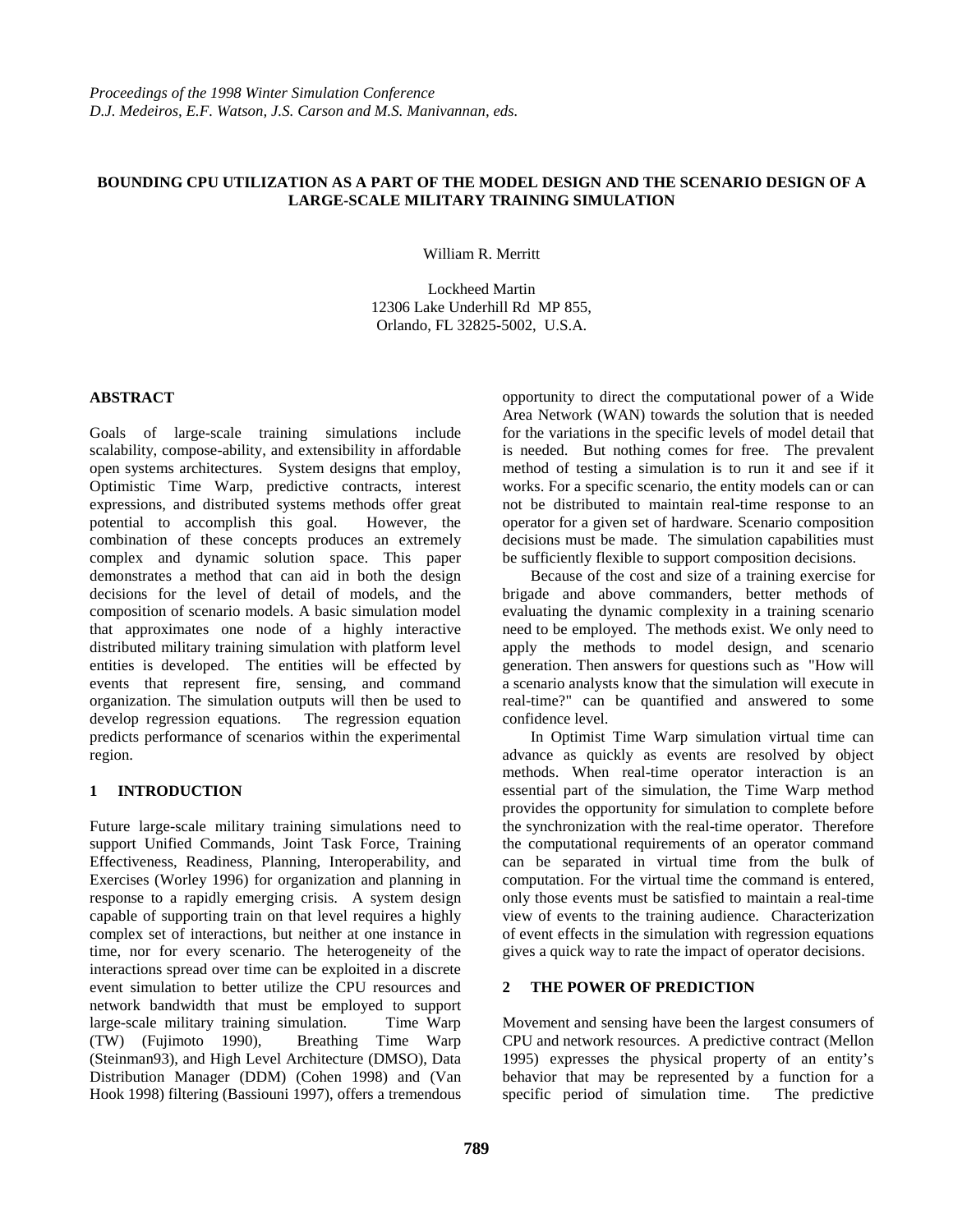contract's function provides an interacting model with data at a specified time to determine the property of interest and compute the interaction. DIS uses predictive contracts, such as Dead Reckoning, to reduce network traffic. Extending the concept of a predictive contract can further reduce network traffic. The model in this paper uses linear B-splines (Bartels 1987) with 4 segments as the route model for movement. Whereas DIS protocol defaulted to posting one heading and an another either every 5 seconds or if direction varied by more than 10 degrees. Interest Expressions (Powell 1996) complement predictive contracts. Whereas predictive contracts state a function about the entity's behavior, interest expressions define the attributes of interest to the entity about other simulated entities, such as location or frequency. An Interest Manager (Mellon 1995) (HLA) in the infrastructure can then minimize computation between entities as well as the network load by restricting unneeded invocation of entities. Multi-cast (Powell 1996) is an identification of the specific sets of nodes that need to receive an entity's update based on interest expressions.

# **3 ORIGINS OF CONCEPTS**

The High Level Architecture (HLA) addresses many of the lessons learned about scalability. Predictive Contracts (Mellon 1995), Interest Expressions (Powell 1996), and multi-cast groups (Mellon 1996) are some of the most intensely powerful concepts that will play a significant role in the success of 100,000+ entity simulations. These methods will form the basis of scalability in open system architectures. The DIS Dead Reckoning constraints were simple and allowed for easy addition to a simulation of another simulator. However, as the number of players increased so did the network utilization until either the network was saturated or the CPUs of the players were saturated because of filtering unneeded entity state updates. CPU availability to perform entity modeling reduced inversely to the time spent receiving a PDU from the network and deciding if the PDU was needed on that node. Although advances in network hardware have increased the network bandwidth such that the network constraints have relaxed, the increase in CPU utilization that is needed to filter data and control data in a distributed simulation is a central issue of the HLA Data Distribution Manager (DDM). Key techniques of filtering, predictive contracts, interest expressions, and multi-cast groups, are combined with a Time Warp Mechanism (Fujimoto 1990) such as Breathing Time Warp for the Joint Simulation System (JSIMS) project. This combination of methods offers a great potential for the scalability in open systems architectures of large-scale military training simulation. Bringing these methods together offers a tremendous opportunity to leverage training goals with computational and network constraints. Optimistic Time Warp with lazy cancellation offers the advantage of advancing simulation virtual time (VT) ahead of the real-time clock and only needing to compute the changes brought about by operator interaction.

# **3.1 Time Warp DDES and Model Detail**

Optimistic Time Warp with lazy cancellation (Fujimoto 1990) assumes that the logical processes (LP), the part of a simulation that produces useful work, can independently execute to completion or to some VT limit. Causality errors are the result of LP interacting at different virtual times. Rollbacks are the mechanism that is used to return the interacting LP with the greatest time to the LP with the lowest time. The underlaying assumption is that interactions in the simulation do not form a single sequence of events that depend on the outputs of the previous event. A logical process both receives and produces event messages. The objective is to use the inherent autonomy of LPs and gain computational speed from parallelism. In the case of large-scale military training simulations the parallelism comes from distribution of the simulation over Local Area Networks (LAN), and Wide Area Networks (WAN). The logical processes of military simulations correspond to either single entities or groups of entities. To receive the benefit of parallelism from DDES time warp, the distribution of entity models must be accomplished such that highly interactive entities are allocated to one node of the network. Allocation to one node reduces the number of interactions that suffer delay from network latency. Extensive resolution of interactions over the network can reduce the advance of useful work to a conservative time management and completely negate the desired benefit of distribution. The entire simulation could simply advance from one event to the next without any parallelism achieved. Load balancing becomes a function of organizing the simulated entities in a convenient grouping on network nodes to minimize the number of rollbacks introduced by the latency in the network.

Another way of expressing this for an entity in a constructive simulation is "What is a sufficient level of model detail to achieve the training effect and maintain the advance of virtual simulation time to the training audience?" This view of design criteria shifts the focus from a single level of detail about an entity model to "What is the rate of virtual time advance that can be achieved by this mix of models as a function of computation and frequency of interaction?" An example, supply convoys do not need the same level of detail in a behavioral model as a "keyhole killer". A keyhole killer is a scout with an excellent point of view to direct precise artillery fire onto targets. This can significantly alter force ratios The supply convoy model can make a predictive contract over a greater VT period than a scout vehicle finding a location of partial concealment.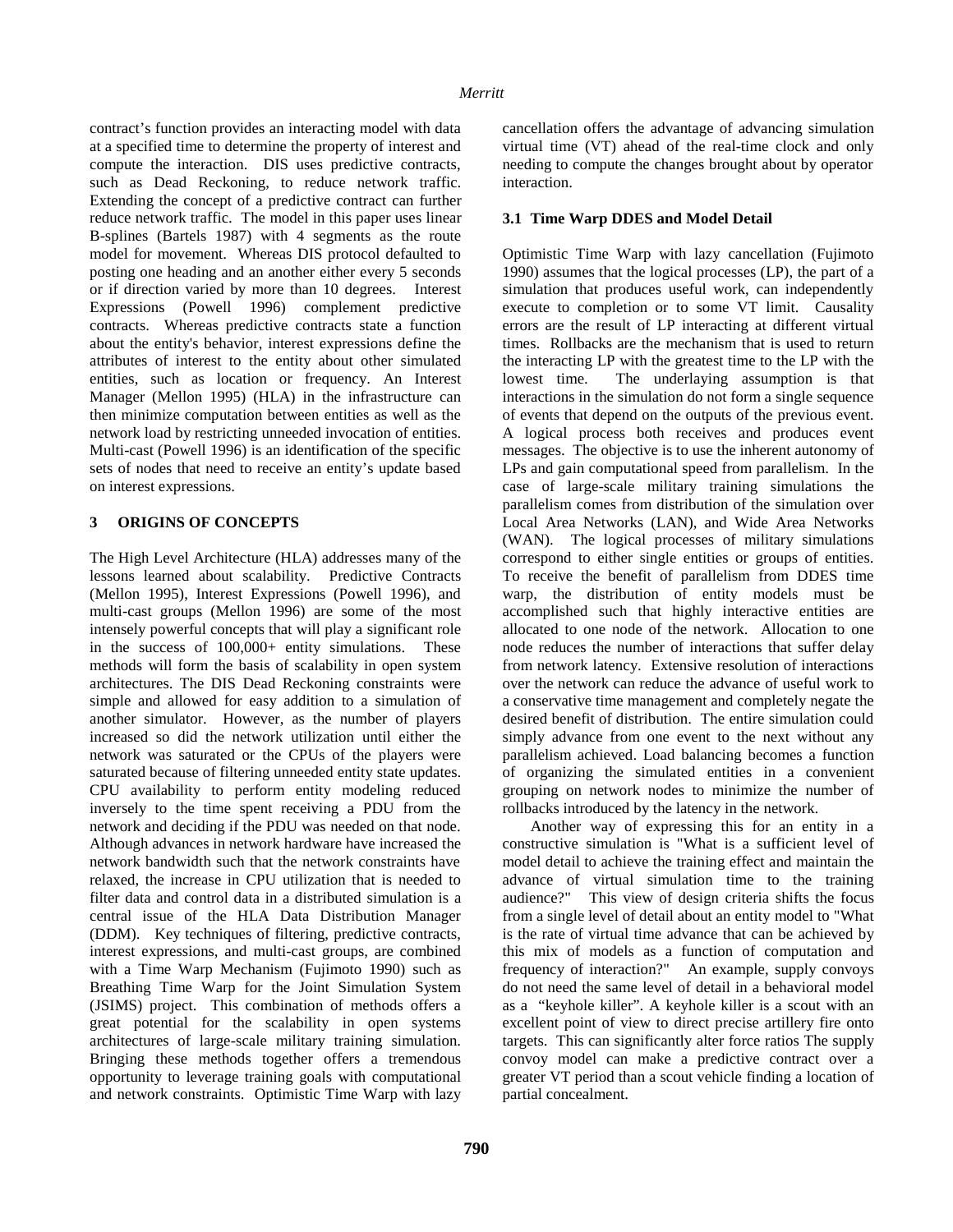## **3.2 Filtering**

Work has been done on demonstrating that linear computational complexity, O(N), of 2-D dynamic sectoring (Harless 1995) and 3-D dynamic sectoring (Paulo 1997) can be approached. Sectoring and hierarchical filtering methods of proximity detection (Steinman 1995) require dynamic adaptation of the sector size. Predictive contracts (PC) have already been shown to reduce network updates (Mellon 1995). Filter spaces (Mellon 1996) formed by interest expressions (Powell 1996) coupled with predictive contracts and replicated objects (Agrawal 1992) will contribute to successful large-scale simulations. However, the complexity introduced by these concepts must be understood to establish effective control over the inherent interactions of a 100,000+ entity military simulation. No simple method exists to analyze the complexities. The following model will demonstrate the analysis techniques to investigate the bounds of a feasible solution space for a large-scale military simulation.

### **3.3 Useful Work in DDES**

Useful work (Palaniswamy 1994) defines constraints that can be adapted for the purpose of evaluating models under Time Warp. The essential concept of useful work that will be used here is the computation, or event resolution, that becomes permanent with the advance of global virtual time (GVT) (Fujjimoto 1990). Useful work is a function of the ratio of virtual time advance to computational time. A ratio of 1/1 defines a real-time (RT) environment. Time Warp allows for specific models to have a ratio of less than one and still maintain an effective rate of 1:1 as long as the event is not continuous and the frequency allows complete resolution prior to GVT. With the constraint of useful work in mind, the question: how do you determine the useful work measure during design and during scenario composition? Useful work, initially, defined a measure for the scheduling order of logical processes to computational resources. This paper presents a combination of methods to improve our insight into a simulation scenario's scale and composition such that a real-time rate of GVT advance can be maintained under external, operator initiated interaction.

# **4 THE EXPERIMENT**

For a large-scale military simulation and the purposes of this paper assume that an entity has one predictive contract and at least one interest expression. A predictive contract defines the behavior of an entity over a period of virtual time. In the DIS community, Dead Reckoning effectively reduced network updates. Predictive contracts that hold true for a longer virtual time further reduce the frequency of network updates. In a Time Warp DDES time is necessary attribute. At an expiration time, a new virtual time relevant predictive contract must be made and distributed to the network. The interest expression provides the data to a filter mechanism in the network infrastructure (Mellon 1995) to determine where both passive updates and event messages must be distributed. Filtering methods include hierarchical filtering, and proximity detection, and sectoring. Hierarchical filtering (Mellon 1996) as used in the Joint Precision Strike Demonstration (Powell 1996) was deemed successfully and identified that the size of the segment was most important to the success. Proximity detection (Steinman 1994) indicated that the size of the grids was most important. Sectoring (Harless 1995; Paulo 1998) studies indicate that with dynamic sector adjustment of the size of the sectors **O**(N) complexity can be obtained. Because of the previous work on filtering method, the following simulation model assumes that near linear computational complexity will be used in large-scale military simulation and will not be addressed in this paper.

# **4.1 Scope of Model**

The most controllable and observable portion of a largescale simulation distribution is a single network node and the node's response to simulation events from the network. This study produced a simulation model that characterizes interactions between entities on one node and the arrival of events from other sources in the distributed simulation. The interactions have two responses; a new predictive contract is computed, and the update of the entity is transmitted to the rest of the simulation. Bounds are selected for a full factorial experimental design (Cavitt 1996). The simulation results are used to determine a regression equation for CPU utilization. The regression equation functions to approximate interaction effects between level of detail in design and the composition of a scenario. The objective is to establish a method that aids in design decisions for software and hardware choices. The combined analysis techniques of simulation and design of experiments provide a powerful tool (Law and Kelton 90; Hood 1993; Donohue 1994; Sanchez 1994) for approximation. This collection of methods can build confidence that a large-scale training simulation composition of models and hardware will be successful. In this context, success is defined as maintaining an overall rate of advance of simulation time as the constraint  $GVT/RT \geq 1$ . The constraint  $GVT/RT \geq 1$  was used to determine the upper bounds on the model.

### **4.2 The Simulation Model**

The model is designed to maintain near real-time operator interaction. The simulation consists of one node on a network. The node assumes a Optimistic Time Warp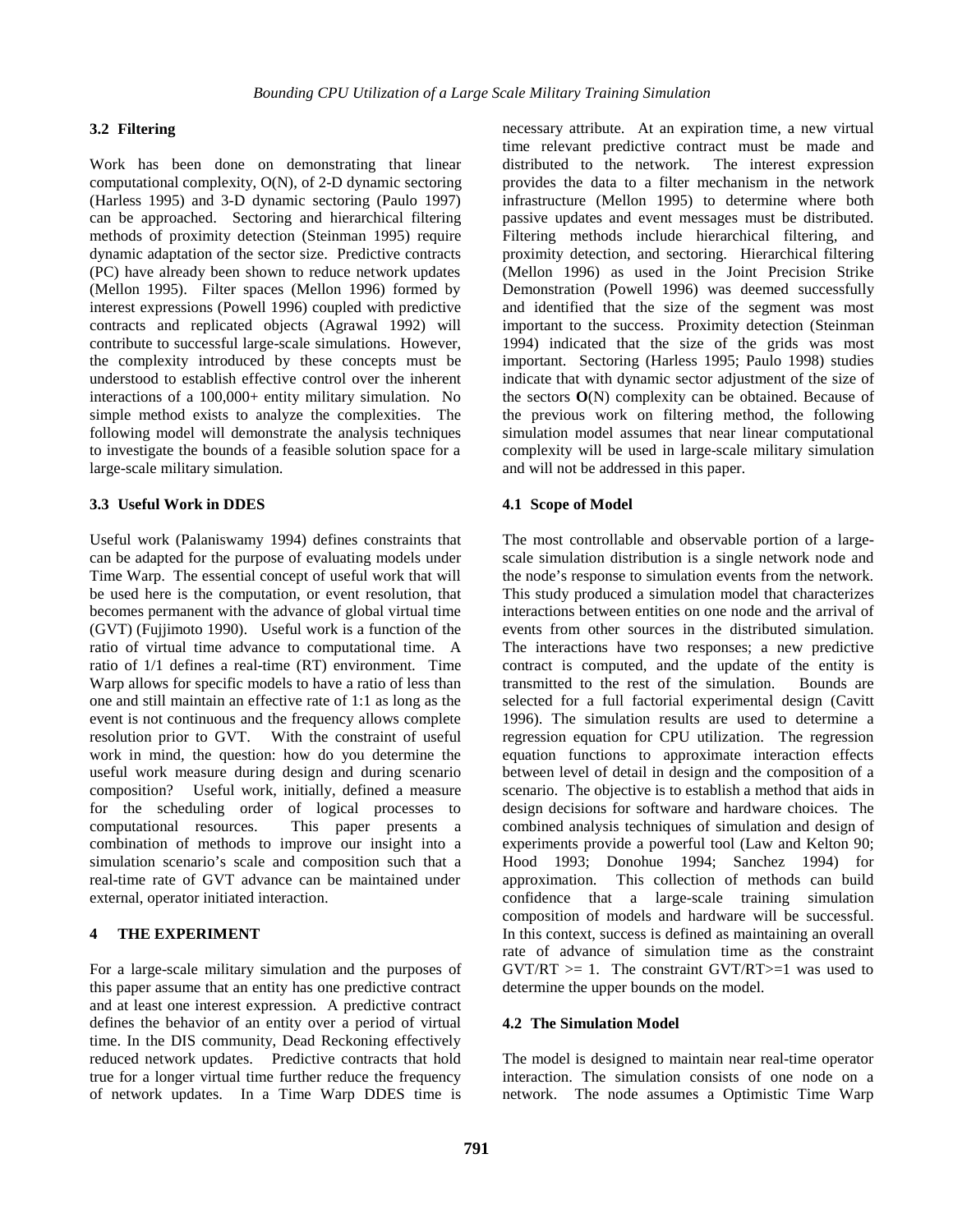operating system with lazy cancellation and replicated objects. The basic model is accomplished by having each entity post a predictive contract that expires at some virtual time. When expiration occurs, a new predictive contract must be computed and the new entity description is made available to the distributed system. Event messages by unique categories arrive at different rates. The effect of the event is that some of the entities are selected and caused to compute a new predictive contract. The CPU time to compute a new contract is collected. The number of updates to the network is collected. This is sufficient to demonstrate the complexity of the factor interactions that exist in such a system.

#### **4.3 Factors Defined**

A simplification of a military simulation involves number of entities, movement, firing, seeing and being seen, as well as responding to commands. Entities will represent the number of significant objects that assigned to the processing node. Immediate replacement of entities is assumed for this simulation. Movement will be represented by the CPU time required to calculate a new predictive contract. Firing, sensing, and commands come in event messages. Event messages define an interaction event. Interaction event types have a frequency and an extent. Frequency is measured by how often an event can occur. Extent is the probability that an entity is affected by the event. It is significant to note that for later models each one of these factors can be defined to greater levels of detail and specialization, but that assessment is relegated to future work. The model will establish high and low values for each of these 5 factors. The terms low and high are used to identify the order of the numerical value of the factor in the experiment not the effect. In terms of frequency a low frequency means less frequent than a high frequency, but the low factor is simply the lower of 2 values. For simplicity the 5 factors will be called entities, cpu cost, fire, sensing, and organization, respectively. The simulation model will be run for 3 replicates for both an outer and inner full factorial design with center points using the values for the factors in tables 1, 2, and 3.

Table 1: Outer Factorial

| Factor       | Low  | High | <b>Extent</b> |
|--------------|------|------|---------------|
| Entities     | 1000 | 4000 | none          |
| Cost<br>Cpu  | .001 | .006 | none          |
| (seconds)    |      |      |               |
| Fire         | 5.00 | 25   | .01           |
| (seconds)    |      |      |               |
| Sense        | 5.00 | 30   | .025          |
| (seconds)    |      |      |               |
| Organization | 15   | 60   | .06           |
| (seconds)    |      |      |               |

In addition to the boundary simulation run an additional set of simulations was run for an inner factorial experiment with center points to provide additional data for second order analysis. Other designs such as a central composite design could be used for second order analysis. The significant issue in deciding the design approach is cost. In this specific circumstance selecting a full factorial design within the region of the first factors ranges was not prohibitive in either time or resources. The low and high values for the inner factorial are contained in Table 2.

Table 2: Inner Factorial

| Factor       | Low   | High  | Extent |
|--------------|-------|-------|--------|
| Entities     | 2000  | 3000  | none   |
| Cost<br>Cpu  | .0022 | .0037 | none   |
| (seconds)    | 5     | 5     |        |
| Fire         | 10    | 20    | .01    |
| (seconds)    |       |       |        |
| Sense        | 11.25 | 18.75 | .025   |
| (seconds)    |       |       |        |
| Organization | 26.25 | 33.75 | .06    |
| (seconds)    |       |       |        |

For the center points, the factor settings are illustrated in Table 3.

Table 3 – Center points

| Factor       | <b>Center</b> | <b>Extent</b> |
|--------------|---------------|---------------|
| Entities     | 2500          | none          |
| Cost<br>Cpu  | .0035         | none          |
| (seconds)    |               |               |
| Fire         | 15            | .01           |
| (seconds)    |               |               |
| Sense        | 17.5          | .025          |
| (seconds)    |               |               |
| Organization | 37.5          | .06           |
| (seconds)    |               |               |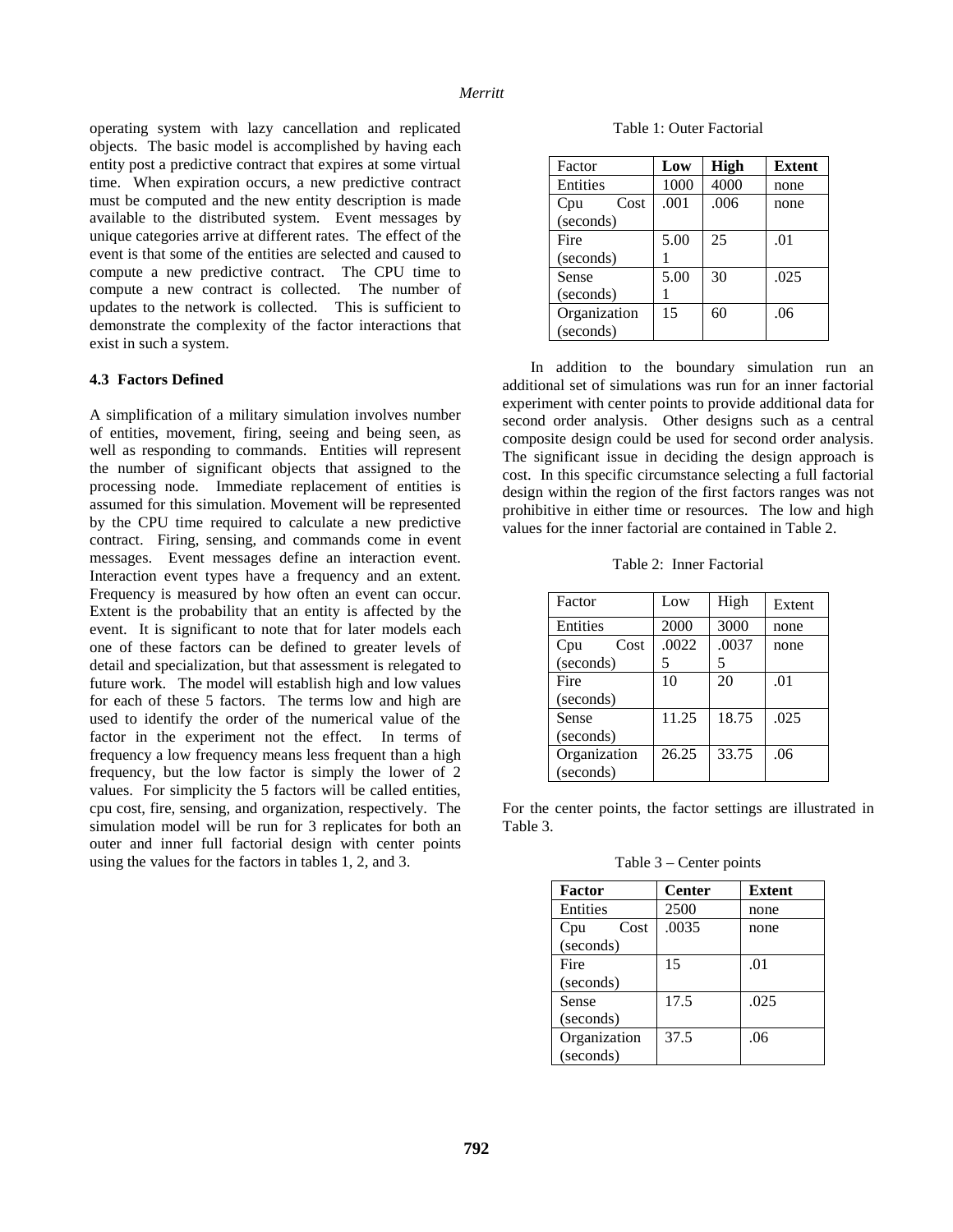The low and high factors fire, sense, and organization are used as the means for uniform distributions that varies by - 5.0 and + 5.0 seconds. The uniform distribution is used for 2 reasons. The first reason is that an event can occur anywhere within that region. The second reason is that the range provides variability about effects that may result as an operator's command or response to the simulation. The range around the factor also eliminates any bias that can be introduced into the simulation model by having the events arrive at perfectly synchronous rates (Law and Kelton 1990). The most frequent that an event can arrive is limited by the network latency. The latency reflected in this model is 0.001 seconds which corresponds to the max rate of PDUs that were observed in the 50,000 ModSAF project (Brunett 1998). The minimum CPU cost was also selected as 0.001 to reflect that the lowest CPU cost was no better than network latency. The high CPU cost matches the cost of a position update from the Close Combat Tactical Trainer (CCTT).

## **4.3.1 Fire**

The category of fire includes close combat, direct fire, and indirect fire. Since an event is carried out at the entity level, the distinction is not significant for this demonstration. For the scope of the current analysis, no entities are declared inactive. The model assumes replacements are immediately available. All entities compute a new predictive contract. The predictive contract is the movement model as described in the section of this paper called "Movement Model".

# **4.3.2 Sensing**

Sensing in this model combines response, or electronic counter measures, to being sensed as well as sensing the immediate surroundings as a result of an entity state change. Since the passive updates of all entities are distributed to the network. We assume that the large area sensors are on a separate node and can complete their assessment in a completely autonomous manner.

# **4.3.3 Organization**

The organization accounts for command and control orders that require immediate reaction of the entities. Again the movement model accounts for the CPU utilization of the command and control orders.

# **4.4 Movement Model**

Each entity is assigned a route prior to the beginning of the simulation. The CPU utilization for a predictive contract computation and traversal is drawn by selecting N points in x, y pairs from a uniform distribution over the interval of

1 to 1000. The predictive contract represents a route that has  $N - 1$  segments. If N is greater than 2 then the route is a linear B-spline (Bartlels 1987). Also an entity speed between the ranges of 0.5 and 8.5 m/s is selected and applied to the distance of the route to calculate the next predictive contract. The distance/speed is the time that the predictive contract expires. The CPU time utilization for that entity is the (distance in kilometers)  $*$  (the cpu cost) for a the respective experiment (see table 2). The randomness adds stochastic variation to the CPU time utilization of the entity as well as dispersing the expiration of the predictive contracts. All entities are active at some frequency to compute their next predictive contract. It is important to note that since each entity is unique, as more specialization information to the design detail of the models is available more differentiation between entities is possible. The stochastic variation should be maintained, unless, of course, the design forces synchronization on the entities. Synchronized entities would be the case where more than one entity is modeled under one logical process (LP). In a scenario in which no interaction occurs on an entity, a new predictive contract for the entity only needs to be computed when the existing one expires.

# **4.5 Event Effects**

An event effect is a function of the frequency and the extent of the event. The events arrive according to the frequency of the respective factor**.** Extent provides limit on the engagement size. The model selects a number of entities, K, to be affected by the event. K is drawn from a uniform distribution with a range of 0 to number of entities on the processor. The total number of entities that will be affected by that event will be  $K *$  extent. Extent is a probability value. The settings of fire, sensing and organization are 0.01, 0.025, 0.06, respectively. The numbers that were chosen reflect a limited engagement scenario. The number of entities affected by fire and sensing event ranges from a company to companies but only battalion sized groups were affected by organization events at the high factor level for entities.

### **4.6 Simulation & Design Of Experiments**

The simulation could be run for any combination of the defined inputs to determine the effect. However, this would only provide information for that one set of initialization values. Design of Experiments (DOE) (Law and Kelton 1990; Hood 1993; Cavitt 1996) provides a systematic way to examine a feasible region of the solution space. Systematic analysis of the factors at selected levels can reveal the significant interactions in the system. This simulation used only 5 factors. So a full factorial design that requires 32 separate simulation runs with specific settings of the factors was reasonable to use. Since the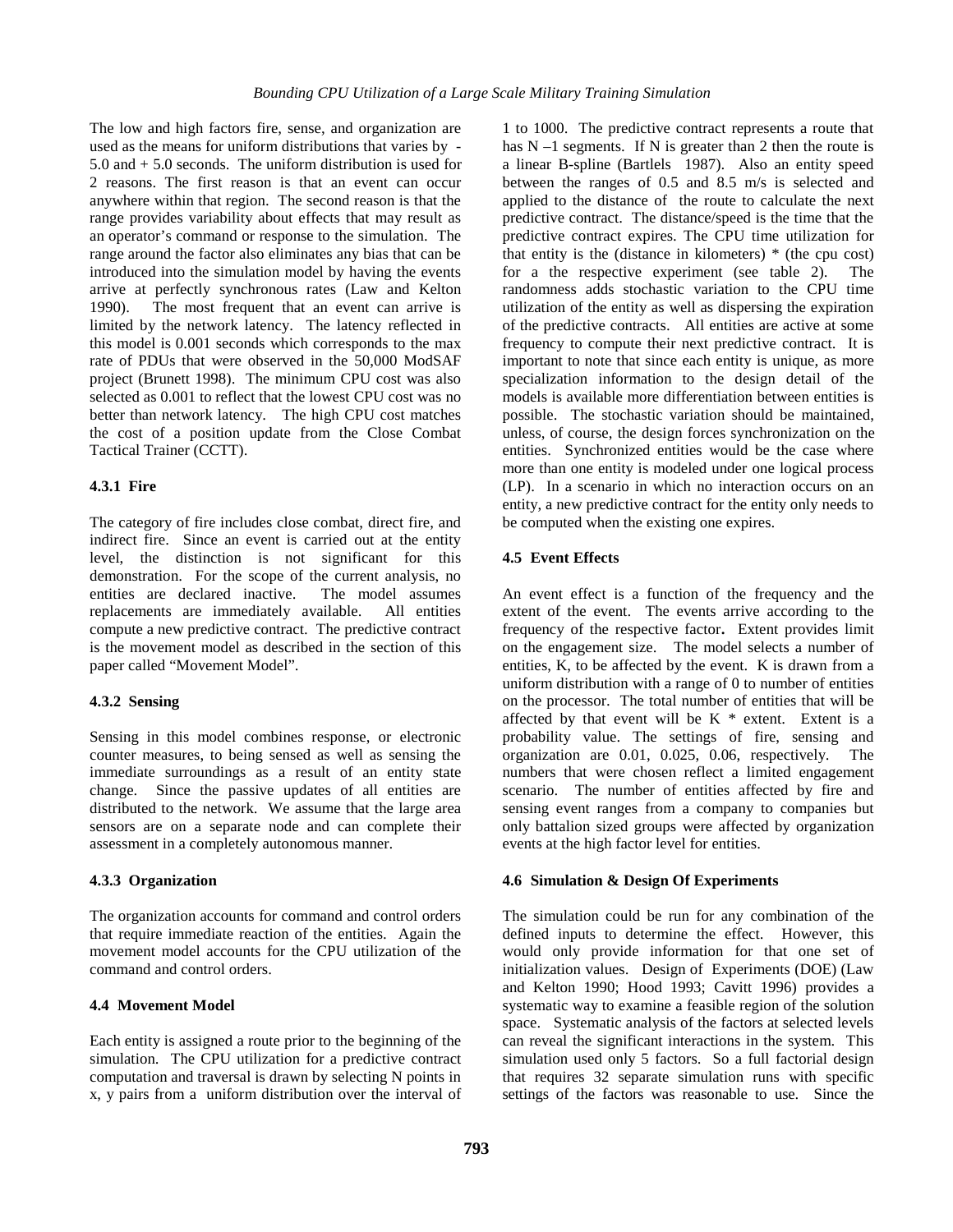simulation approximated one hour of real time in about 5 minutes, the number of experiments to run for an inner and outer full factorial with center points and 3 replications was possible. So it was done. As the number of factors of the simulation increase, fractional factorials can be used for initial screening of significant factors, and factor interaction. Regression analysis of the response of the simulation runs will identify the significant terms of a regression equation. The regression equation could then be used in place of the simulation model (Law and Kelton 1990) as long as the values of the factors in the regression equation stay within the ranges of the experiment. With Response Surface Methodology (Myers 1995), techniques such as variance reduction, and gradient estimation can then be employed to better understand the effects in the response brought about by small changes in the input factors. But these methods will not be addressed in this paper.

#### **4.6.1 Factorial Design**

The design of experiments (Myers 1995) is as follows where a "–" indicates a low level, a "+" indicates a high level, and a 0 indicates a center level of the factor. For each run 3 replicates were run and random number sequence was not restarted. The first run with the outer factorial did not include the center points. For the second run the random number stream was advanced past the end of its last seed from the first run.

## **4.6.2 Execution**

The length of run of the model was selected to reflect one hour to the training audience. The criteria of  $GVT/RT \geq 1$ was used to judge that the simulation results are in the feasible solution space. One hour was used as the length of time at which the test  $GVT/RT \geq 1$  was made. Sensitivity analysis was performed on the number of segments in a route. The highest value for the number of segments that met the requirement GVT/RT criteria was 5. All routes were computed to contain 4 segments. At this point each experiment was ran for 3 replicates at each setting of the factors for both the outer, and inner full factorial DOE. Also 3 replicates were ran at the center point of the experimental region. The total was 195 simulation runs. Care was taken to continue the random seed (Law and Kelton 1990). This provided ample coverage of the experimental region for a second order regression equation.

### **4.6.3 Discussion of Simulation Results**.

The CPU time utilization ran from the low value of 0.79% for experiment run 7, up to the high value of 69.57% for run 25. The center runs and the interior full factorial all lay within these extremes.

Regression analysis was conducted. Regression analysis consists of iterative regression of the sample data and removing the terms with the highest p-value until the lowest Mean Square Error (MSE) is found. The lowest MSE for CPU Utilization is 0.000842172. The terms that remained significant at a p-value of 0.05 contribute to the response. The statistic  $R^2$  and adjusted  $R^2$  are 96% and 95% respectively. The  $R^2$  statistic indicates the predictive capability of the regression model. The reduced quadratic model adequately represents the CPU utilization for the region of the experiment. The regression analysis results that were obtained are illustrated in Table 4.

## **5 SUMMARY**

This paper demonstrates the feasibility of approximating the resource utilization of a large-scale simulation with the combination of a simulation model, Design Of Experiments and regression analysis. The only requirement put on the design of the target large-scale simulation models is the identification of CPU utilization weight for the object models of the entities in the military simulation models. The complete set of event interactions are known as a function of software design. The interaction between objects is discretely designed as part of the system. Once a simulation exercise is planned the level of model detail is constrained to the behavior, or resource consumption, of the objects modeled in that scenario. Likewise, the set of object interactions is completely known. The interactions can be segregated into two categories; the preplanned interactions as a result of mission operations, and the training audience operator initiated interaction during the exercise. Unlike time-step that attempts to maintain only the present time, and optimistic Time Warp based methodology can maintain the resolution of preplanned simulation interaction in advance of the real-time perspective of a training audience operator. So the question of "How much CPU resource is needed?" is a function of the object interaction and the CPU utilization of those object methods that resolve the event. Therefore with simple instrumentation of methods during development, or deployment of a simulation object model, the CPU utilization weight of methods can be known. Further division of the simulation exercise into epochs, either fixed or variable duration time intervals of study, can isolate the set of events that must be resolved during that epoch in the planned mission group. This defines a base level of CPU utilization for that epoch on that processor. This paper has demonstrated how to construct such predictive equations. If we extend this method then regression equations that estimate the CPU resource that is need as a consequence of training audience commands is also feasible to develop.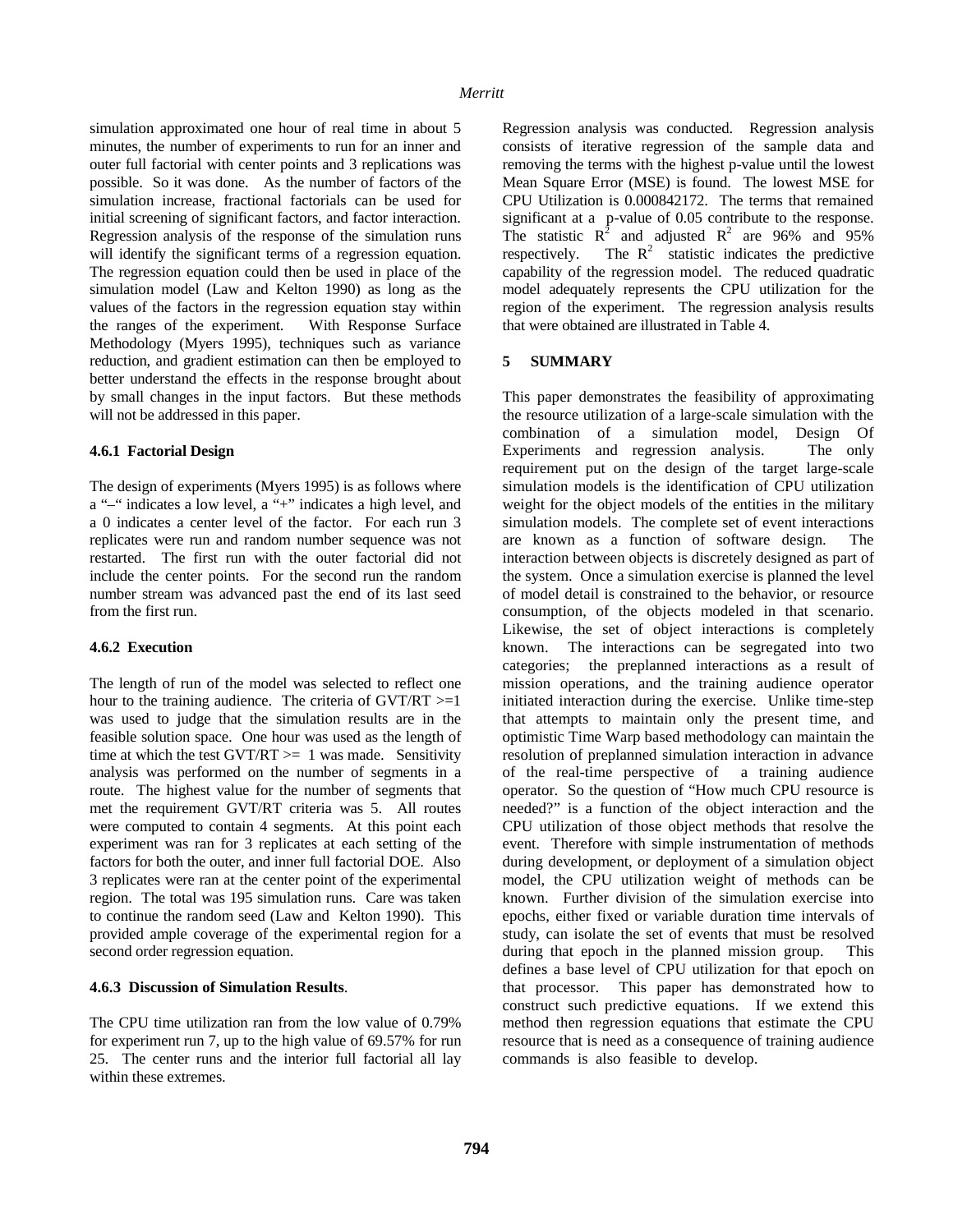#### **Table 4: Regression Analysis Results**

```
The regression equation is
    CpuAMean = - 0.0501 +0.000053 Entities - 0.0122 Sensing + 0.00128 Organization
          + 37.7 CpuCost -0.000002 Entities*Sensing -0.00000049 Entities*Organization
          + 0.0180 Entities*CpuCost - 0.177 Fire*CpuCost
         - 1.42 Sensing*CpuCost - 0.350 Organization*CpuCost +0.000501 Sensing*Sensing
         Coef Stdev t-ratio p Predictor
                              -2.63 0.009 Constant
      0.00005252  0.00000537  9.78  0.000 Entities<br>-0.012224  0.001350  -9.05  0.000 Sensing
        -0.012224 0.001350 -9.05 0.000 Sensing
        0.0012759 0.0003048 4.19 0.000 Organization
          37.654 3.472 10.85 0.000 Cpu Cost
      -0.00000202 0.00000016 -12.96 0.000 Entities*Sensing
      -0.00000049 0.00000009 -5.62 0.000 Entities*Organization
        0.0180399 0.0007791 23.16 0.000 Entities*CpuCost
         -0.17657 0.06308 -2.80 0.006 Fire*CpuCost
         -1.41753 0.09206 -15.40 0.000 Sensing*CpuCost
         -0.35046 0.05110 -6.86 0.000 Organization*CpuCost
       0.00050102 0.00003529 14.20 0.000 Sensing*Sensing
    s = 0.02902 R-sq = 96.1% R-sq(adj) = 95.9%
    Analysis of Variance
    SOURCE DF SS MS F p
    Regression 11 3.79354 0.34487 409.50 0.000
    Error 183 0.15412 0.00084
Total 194 3.94765
```
With these condition recognized thresholds can be determined that can be employed to signal to either simulation technical support of automatic systems that actions need to be taken to maintain the real-time advance of the simulation exercise. Further investigation into this concept will be the subject of future work.

#### **ACKNOWLEDGEMENTS**

Thanks to Carla Powe, Program Manager, and Robert Knox, System Architect, of the WARSIM 2000 program for the opportunity to investigate performance requirements for large-scale military simulations.

#### **REFERENCES**

- Agrawal, D., Agre, J.R., 1992. Replicated Objects in the Time Warp Simulations. In Proceeding of 1992 Winter Simulation Conference. 657-664.
- Bartels, R.H, Beatty, J.C. and Barsky, B.A. 1987. Introduction to Splines for use in Comptuer Graphics & Geometric Modeling. Morgan Kaufmann, Los Altos, CA.
- Bassiouni, M.A., Chiu, M., Loper, M., Garnsey, M. and Williams, J. 1997. "Performance and Reliability Analysis of Relevance Filtering for Scalable Distributed Interactive Simulation." In ACM

Transactions on Modeling and Computer Simulation,Vol.7, No. 3, July 1997, 293-331.

- Brunett, S. and Gottschalk, T., 1998. "Scalable ModSAF Simulations With More Than 50,000 Vehicles Using Multiple Scalable Parallel Processors." In 1998 Spring Simulation Interoperability Workshop. 98S-SIW-181.
- Cavitt, D.B., 1996. "A Performance Analysis Model for Distributed Simulations." In Proceeding of the 1996 Winter Simulation Conference. 629-636
- Cohen, D., and Kemkes, A. 1998. DDM Scenarios. In 1997 Fall Simulation Interoperabiltiy Workshop. 97F-SIW-057
- DMSO. Defense Modeling and Simulation Office, "DoD Modeling and Simulation Master Plan" http://www.dmso.mil/docslib/mspolicy/msmp/1095ms mp/Chap2.html Oct95 DoD 5000.59-P
- Donohue, J.M. 1994 "Experimental Designs for Simulation." In Proceeding of the 1996 Winter Simulation Conference. 200-205.
- Fujimoto, R.M. 1990. "Parallel Discrete Event Simulation." Communications of the ACM, Vol 33 (70):30-53
- Fujimoto, R.M., 1993. "Parallel and Distributed Discrete Event Simulation: Algorithms and Applications." In Prodeeding of the 1993 Winter Simulatin Conference. 106-114
- Harless,G. and Rogers, R.V., 1995. "Achieving O(N) in Simulating the Billiards Problem in Discrete-Event